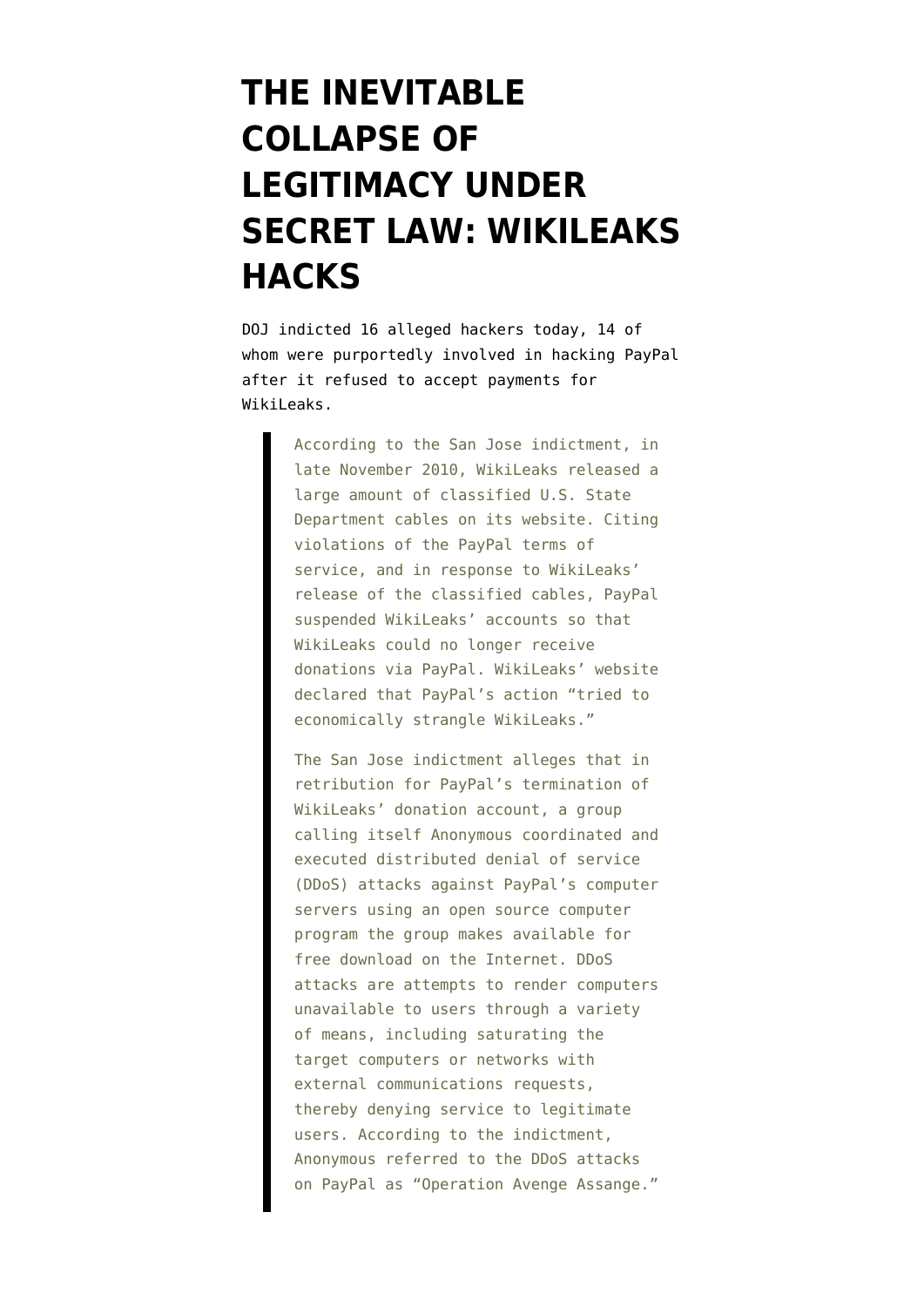Now, I'm not surprised DOJ indicted these folks. I'm not arguing that, if they did what DOJ alleged they did, they didn't commit a crime.

But I can't help but notice that DOJ has not yet indicted anyone for the DDoS attacks–the very same crime[–committed against WikiLeaks 8 days](http://news.cnet.com/8301-1023_3-20023932-93.html) [earlier](http://news.cnet.com/8301-1023_3-20023932-93.html) than the crime alleged in this indictment.

I'm guessing DOJ has a very good idea who committed that crime. But for some reason (heh), they haven't indicted those perpetrators.

In fact, I'll bet you that DOJ also has a better explanation for why PayPal started refusing WikiLeaks donations on December 4, 2010–two days before this alleged crime–than they describe here.

But we mere citizens are privy to none of that. As far as we know–because of choices about secrecy the government has made–a crime was committed against a media outlet on November 28, 2010. That crime remains unsolved. Indeed, DOJ has never made a peep about solving that crime. Meanwhile, today, 14 people were indicted for allegedly committing the very same crime the government–inexplicably, at least according to its public statements–has not pursued.

According to the public story, at least, the rule of law died with this indictment today. The government has put itself–the hackers it likes, if not employs–above the law, while indicting 14 people for the very same crime committed just weeks before those 14 people allegedly committed their crime.

Of course, that's probably not how the government views it. I presume they went to some judge–probably a FISA judge–in the days leading up to November 28 and told that judge they were pursuing a case of Espionage and couldn't that judge please give the government permission to commit a crime against a media outlet.

Mind you, I'm not aware of the part of the PATRIOT Act (or other US Code) that permits the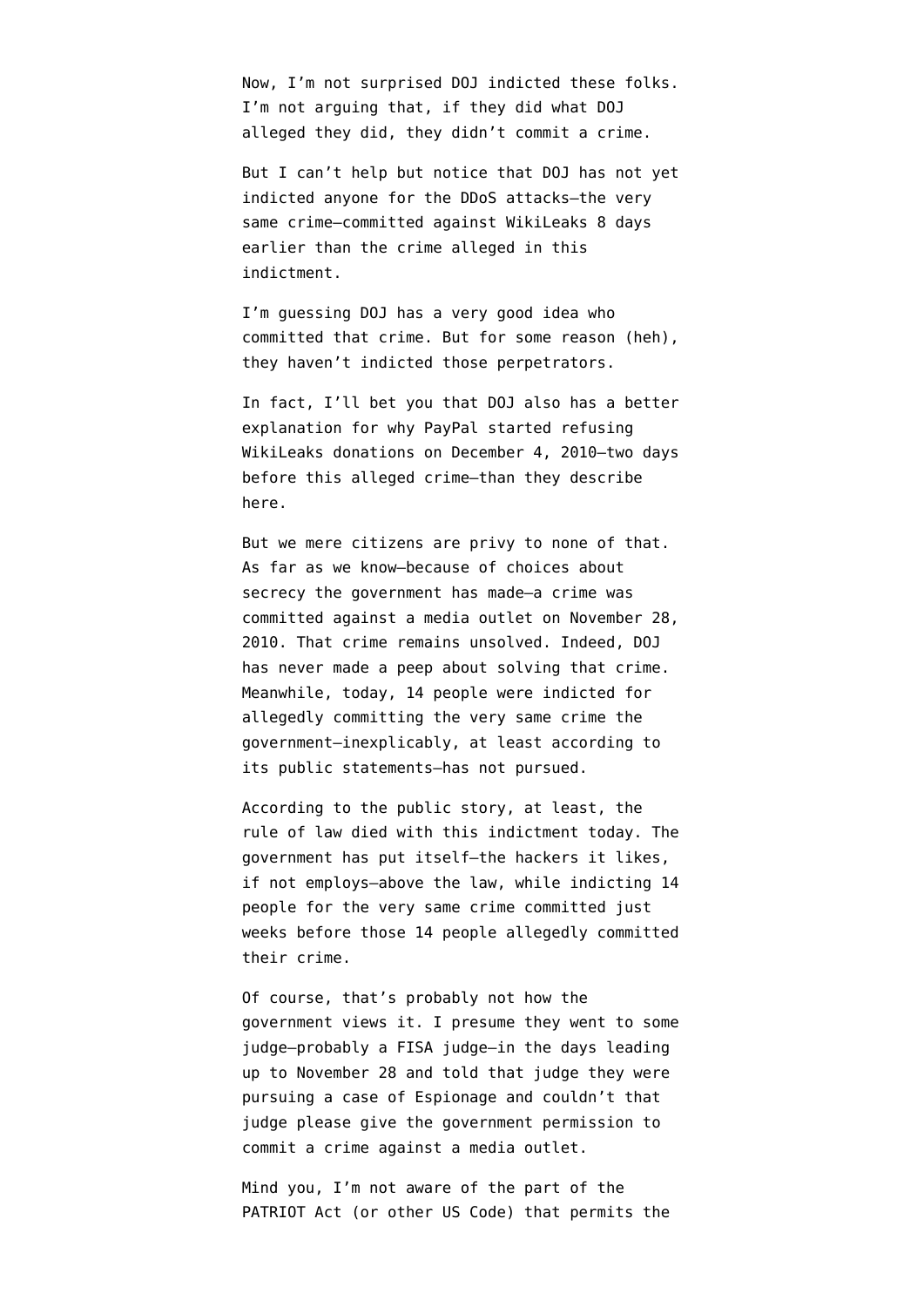government to commit crimes against media outlets it claims are engaged in Espionage. But then I'm not aware of the part of the PATRIOT Act that permits the government to track geolocation of all of us in the name of hunting terrorists.

[And we know they do that.](http://www.cato-at-liberty.org/atlas-bugged-why-the-secret-law-of-the-patriot-act-is-probably-about-location-tracking/)

That's one of the problems with secret law, you know. It's never clear what basis the government has given a judge, in secret, for breaking the law.

Less perplexing than how the government explains why its hack of WikiLeaks is not a crime but the alleged hacking committed by these 14 people is a crime, is why PayPal and Visa and MasterCard all of a sudden, within days, decided to stop taking donations to WikiLeaks. Withdrawing funding for alleged terrorists and spies with no due process, at least, is at least provided for under the law.

Though, from the perspective of seeing that our government used it to persecute a media outlet, it doesn't necessarily make it right.

The other interesting thing about how this secret law thing works is that around about the same time this uninvestigated hack against WikiLeaks occurred and around about the same time these alleged hackers hacked PayPal, the government [anonymously leaked information](https://www.nytimes.com/2010/12/08/world/08leak.html) about problems with the claim that WikiLeaks was, in fact, engaged in Espionage. Even at that point, the government admitted it didn't have much of an Espionage case.

> The Justice Department, in considering whether and how it might indict Julian Assange, is looking beyond the Espionage Act of 1917 to other possible offenses, including conspiracy or trafficking in stolen property, according to officials familiar with the investigation.

Attorney General Eric H. Holder Jr. acknowledged this week that there were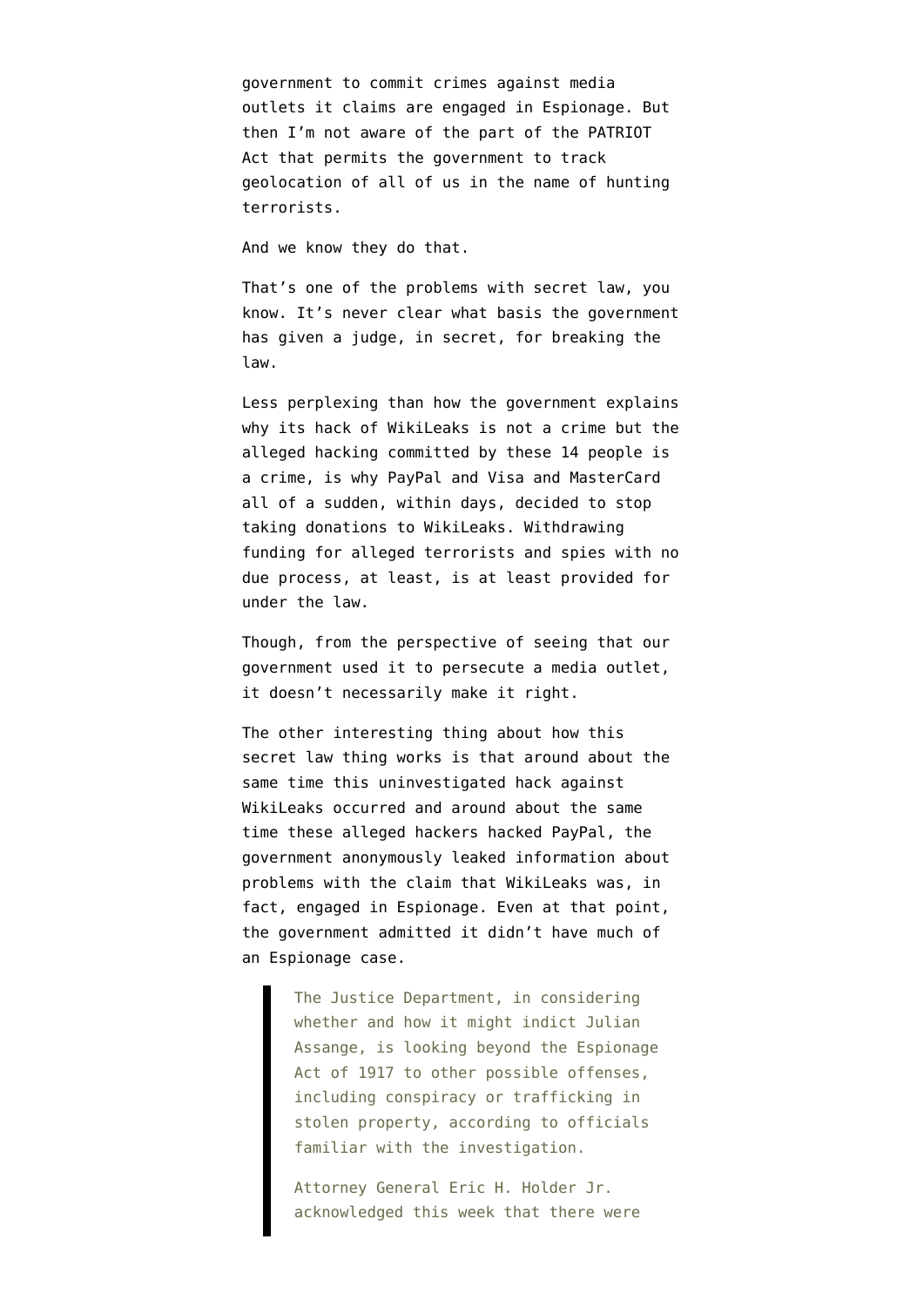problems with the Espionage Act, a World War I-era law that says the unauthorized possession and dissemination of information related to national defense is illegal. But he also hinted that prosecutors were looking at other statutes with regard to Mr. Assange, the founder of WikiLeaks.

## [snip]

A government official familiar with the investigation said that treating WikiLeaks different from newspapers might be facilitated if investigators found any evidence that Mr. Assange aided the leaker, who is believed to be a low-level Army intelligence analyst for example, by directing him to look for certain things and providing technological assistance.

If Mr. Assange did collaborate in the original disclosure, then prosecutors could charge him with conspiracy in the underlying leak, skirting the question of whether the subsequent publication of the documents constituted a separate criminal offense. But while investigators have looked for such evidence, there is no public sign suggesting that they have found any.

Did they tell a judge WikiLeaks was engaged in Espionage even while they were telling Charlie Savage it wasn't?

Particularly from the perspective of today–as it has become clear that Rupert Murdoch has been trafficking in stolen property without his media properties mysteriously getting hacked by people we believe to be aligned with the government–the 7 month period in which DOJ has failed to find any grounds to indict WikiLeaks itself really raises questions about the justification DOJ presumably gave to a judge all those months ago to engage in illegal prior restraint.